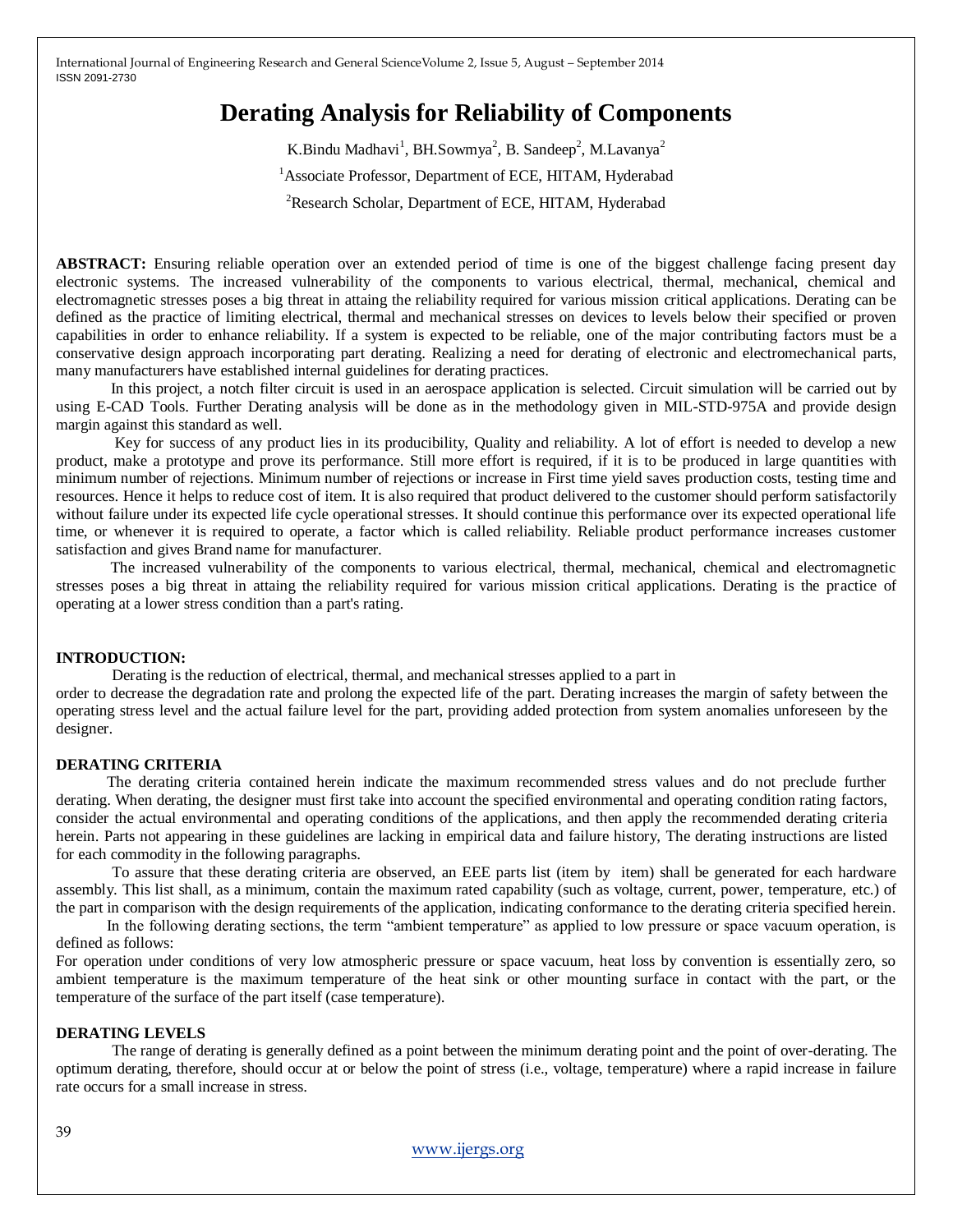#### **PART QUALITY LEVELS**

 Derating cannot be used to compensate for using parts of a lower quality than necessary to meet usage reliability requirements. The quality level of a part has a direct effect on the predicted failure rate.

These derating criteria for hybrid devices such as Integrated circuits, Transistors, Capacitors, Resistors these devices may use thick film or thin films as interconnections and resistive elements. The primary failure modes are failures of active components, integrated circuits or transistor chips, and interconnection faults.

 The derating criteria for other complex integrated circuits such as LSI, VHSIC, VLSI, Microprocessors), for the memory devices such as Bipolar, MOS, which are broken up into RAM (Random access memories) and ROM (Read only memories), for Microwave devices such as GaAs FET, Detectors and Mixers, Varactor diodes, Step recovery diodes, PIN diodes, Tunnel diodes, IMPATT diodes, Gunn diodes, and Transistors. The derating criteria procedure is even carried out for Surface Acoustic Wave (SAW) devices such as Delay lines, Oscillators, Resonators, and Filters.

 In this project we are derating the hybrid devices which are Resistors, Capacitors and Operational Amplifiers by using an E-CAD Tool MULTISIM which is a circuit simulator developed by SPICE and designed as per the MIL.STD 975M.

#### **RESISTORS DERATING CRITERIA**

 The derated power level of a resistor is obtained by multiplying the resistor's nominal power rating by the appropriate power ratio found on the (y) axis in the graphs below and on the next page. This ratio is also a function of the resistor's ambient temperature maximum (x axis). The voltage applied to resistors must also be controlled. The maximum applied voltage should not exceed 80% of the specification maximum voltage rating of PR which ever is less, where:

 $P = Derated Power (watts).$ 

 $R =$ Resistance of that portion of the element actually active in the circuit.

This voltage derating applies to DC and Regular waveform AC applications.



**Fig: Resistor derating chart**

 Power and ambient temperature are the principal stress parameters. Thus by following these parameters based as per MIL.STD 975M and datasheet rules the resistors have been derated which are present in the design.

There are many military specifications that deal with different types of resistors; listing of Resistor MIL Specs.

# **CAPACITOR DERATING CRITERIA**

40

## [www.ijergs.org](http://www.ijergs.org/)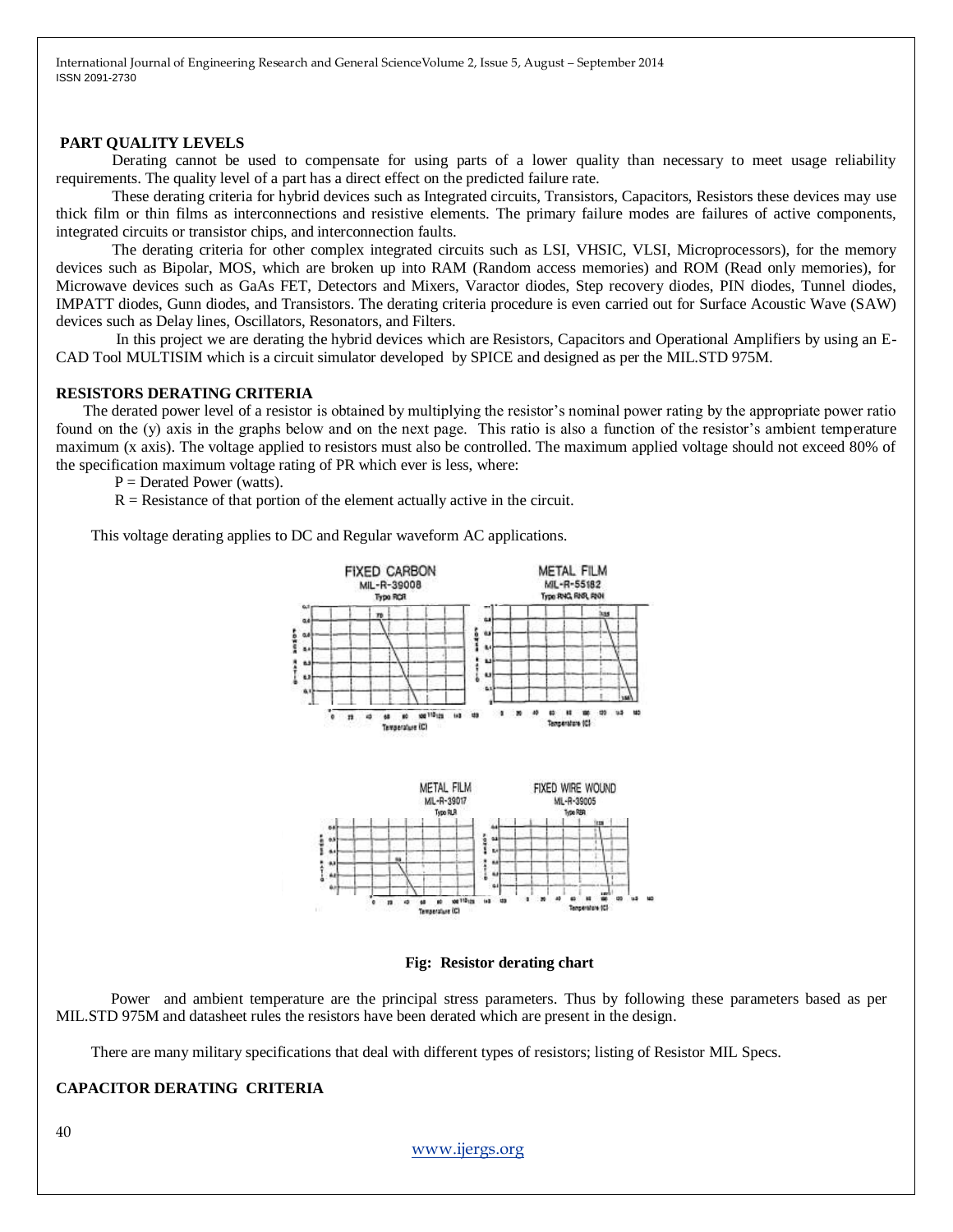Voltage derating is accomplished by multiplying the maximum operating voltage by the appropriate derating factor. The principal stress parameters for capacitors are temperature and DC and/or AC voltage.

# **OP - AMPS DERATING CRITERIA**

 The principal stress parameters for linear microcircuits are the supply voltage, input voltage, output current, total device power, and junction temperature.

Even though a component is rated to a particular maximum temperature, derating will insure a worst-case design. So that some unpredictable event, operating condition or design uncertainty does not cause a component to over-heat. However even without derating an integrated circuit is normally specified below its maximum temp, because of part-to-part variations.

So there is always some head room, but the concern is about reliability and good design practices. Derating is a sound design practice because it lowers the junction temperature of the device increasing component life, and reliability.

 First stage where factors of producibility, reliability can be taken care is Design phase. Things can be improved later but only with higher costs. One important step that needs to be done during Design stage is simulation with E-CAD tool i.e MULTISIM. Multisim is a circuit simulator powered by SPICE which is the industry standard circuit simulation engine, developed here at Berkeley.

| <b><i><u>PERSONAL PROPERTY AND IN THE STATE OF THE STATE OF THE STATE OF THE STATE OF THE STATE OF THE STATE OF THE ST</u></i></b> |                                                                                                                                                                                                                     |        |
|------------------------------------------------------------------------------------------------------------------------------------|---------------------------------------------------------------------------------------------------------------------------------------------------------------------------------------------------------------------|--------|
|                                                                                                                                    | and the company's property of the com-<br>A cells at helping monitor                                                                                                                                                |        |
| THE REPORT OF REAL PROP<br>ıн                                                                                                      | _____<br>____<br>______                                                                                                                                                                                             |        |
| .<br>___                                                                                                                           | .<br>---------------------------<br>process the contract state of the contract state of the field of<br>---------------------<br>---------<br>.<br>.<br>.<br>.<br><b><i>B. L. B. B. L. B. D. L. Harris</i></b><br>. | 딐<br>. |
|                                                                                                                                    |                                                                                                                                                                                                                     |        |
|                                                                                                                                    |                                                                                                                                                                                                                     |        |
| <b>MORE</b><br>- 신화가 CV/! Knh                                                                                                      |                                                                                                                                                                                                                     |        |

Fig : Outlook of the simulation tool

Many Designers perform simulation and basic nominal functional performance analysis of an Electronic circuit during Design stage. This involves application of appropriate inputs to circuit, simulation and examination of outputs for expected/designed behavior. All component parameters are set to their nominal values. This approach proves circuit behavior at nominal component values. A NOTCH FILTER circuit used in an aerospace application is taken up for analysis. The schematic that has been simulated for the analysis procedure is the notch filter. Notch filter is a band- stop filter with a narrow stop band (or) band - rejection filter of high Q- factor. The performance parameter for the schematic is notch frequency value. Tolerance for this performance parameter is specified. For carrying out this derating analysis procedure we estimate the minimum and maximum currents , voltages , temperature and the required parameters that are considered for any component specifications some of those components are resistors , capacitors, operational amplifiers etc. First simulation is run at nominal values for all component values in schematic. Finally optimum component tolerances, which give low rejection rate during production, are obtained.

# DESIGN ANALYSIS OF THE NOTCH FILTER



Fig : Notch filter schematic design

 In above schematic , **FD** and **FB** are analog inputs with a dynamic range of **± 10 Volts** . **OUT** is analog output with a dynamic range of **± 10 Volts** .**V1** and **V2** are Voltage sources used to simulate the circuit. Above circuit exhibits notch Frequency at **90 Hz** with respect to input on **FD** with **FB** grounded.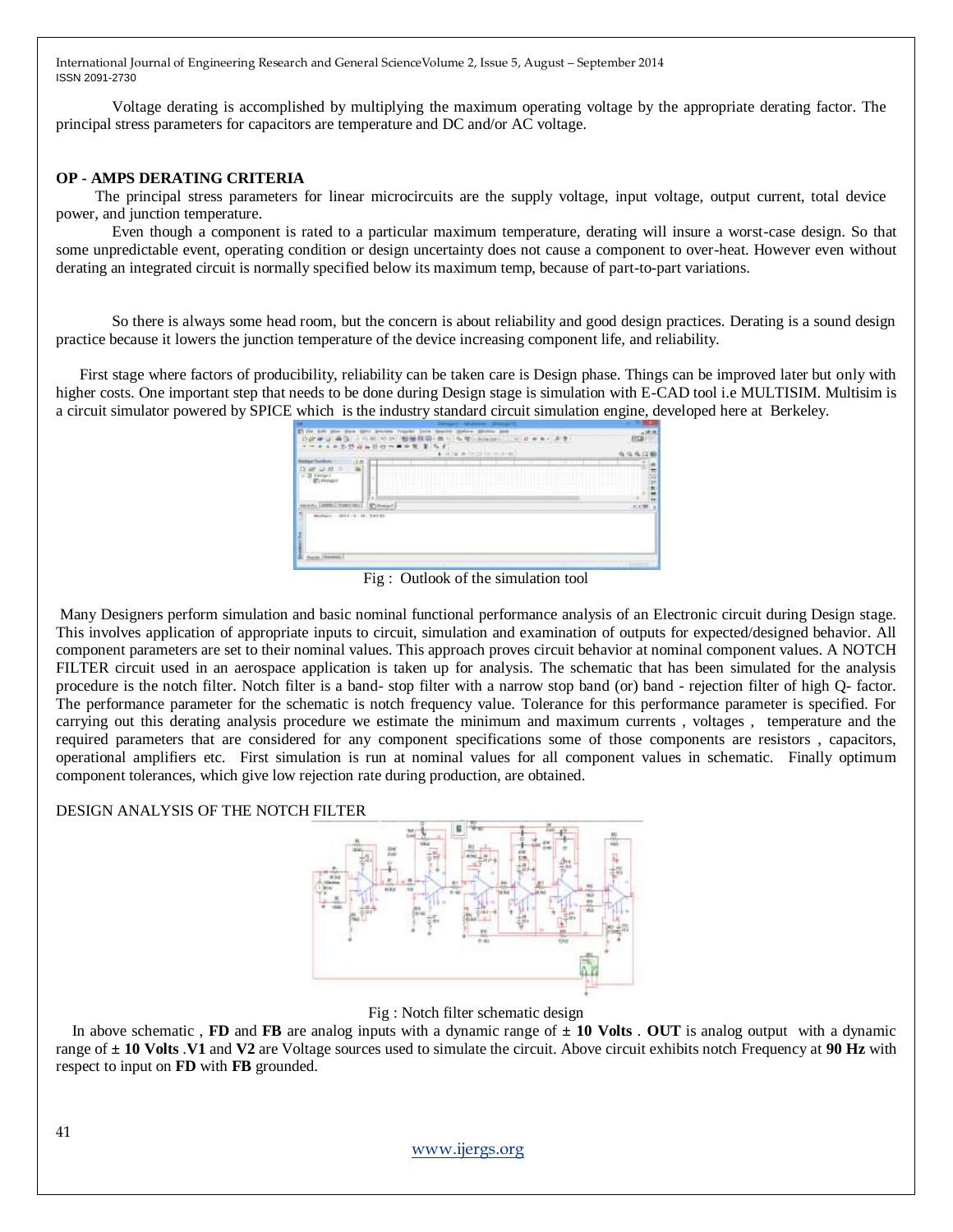# **NOMINAL FUNCTIONAL ANALYSIS:**

 A nominal functional simulation is run by using an EDA tool, with all component values set to nominal.**V2** voltage source is set to **0 V** to ground **FB** input.**V1**voltage source is set to **0.1 V rms sine wave** to perform Frequency response Analysis with respect to **FD** input.Expected nominal value of Notch Frequency is **90±3 Hz.**Frequency Response on **OUT** for nominal simulation is shown below in Fig.It is giving a value of **91.20 Hz** as Notch Frequency value, which is as per expectation.





 The simulation process consists of AC ANALYSIS, TRANSIENT ANALYSIS and even DC ANALYSIS. The simulation is being carried out with and without presence of load and at different temperatures for checking of design margin and longetivity of the components.

### **Conclusion:**

The outputs that are observed are shown below: AC ANALYSIS:

Frequency response is observed from magnitude and phase plots .